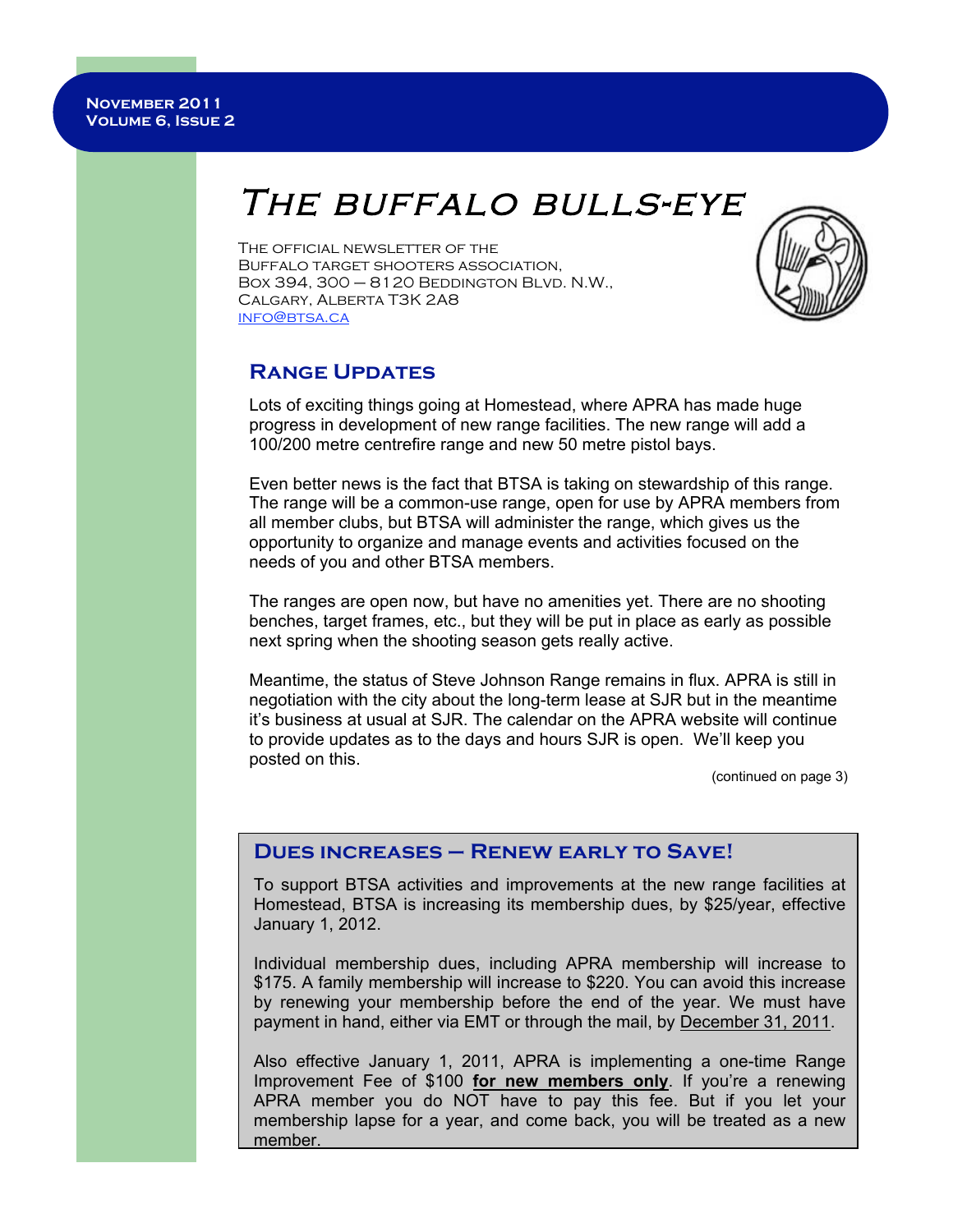#### **2011 shooting events – a big Success**

*Children's Shoot, Holster night, Hunter Group, Turkey Shoot and IDPA events all contribute to a busy year for BTSA.*

Well, early darkness and cooling temperatures and snow have brought to an end our formal program of shooting events for 2011, but it was a very busy and enjoyable year.

Our 18<sup>th</sup> Annual shoot to raise funds for the Alberta Children's Hospital Foundation generated \$3,673 for the charity, which means we're nearing almost \$40,000 in donations we've made to this group. Thank you to everyone who collected pledges, pledged funds and volunteered to help make the event another success.

Holster night on Mondays at Homestead continued to be a popular event, drawing nearly two dozen shooters some weeks. The Monday events were supplemented by several IPDA shoots at Homestead co-presented with the Alberta Tactical Handgun League (ATHL), which introduced a bunch of new shooters to our club.

The Wednesday evening Hunter Group gave rifle shooters a chance to sight in their hunting rifles and test them out at longer distances on the fullbore range at Homestead. And we rounded out the year with our annual Turkey shoot. The 25 or so shooters who came out had a chance to win a turkey (Coop gift certificate), and we also had a chance to try out the new 100/200 metre centrefire range, as it was roughed in and bermed by that time.

2012 will be an even busier year for matches, thanks to the new range facilities at Homestead, so you'll have lots of chances, and no excuses not to show up at our events. Details of the 2012 program will be provided by email and, of course, you can always keep current by checking the calendar on the APRA website at www.albertarifle.com.

# **BTSA AGM – January 15**

A more detailed email will follow, but mark your calendars for our AGM, taking place 10 a.m., Sunday January 15, once again at the Crestmont Community Hall. The APRA AGM will follow.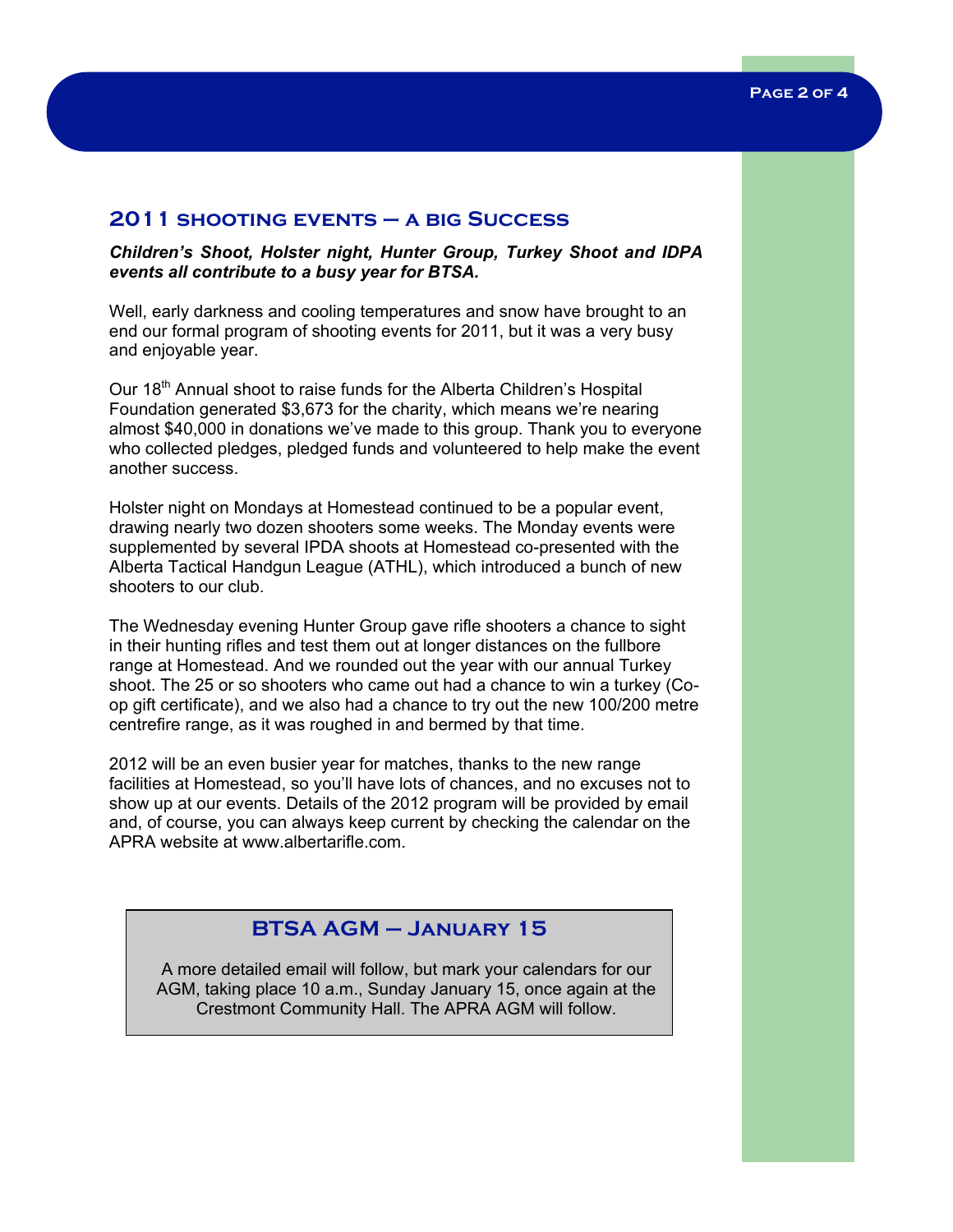## **Range Updates (continued from page 1)**

Back to Homestead, though.

Effective stewardship of the new ranges by BTSA will require a commitment from ALL of our members. We will need you to help with construction of amenities, including a clubhouse, with maintenance and in volunteering. We'll be putting out calls for volunteers, so watch your email.

As mentioned, the new ranges will be common-use facilities, and are being constructed to support rimfire and centre-fire rifle, up to .338 Lapua, handguns of all calibres, black powder and even shotgun. The configuration of the ranges has been set to allow for safe movement, during specific events, on the ranges, to support "run 'n' gun" IPSC and IDPA-type events. Events will be booked on the calendar, but BTSA will ensure the range is available for casual use to allow you to work up loads, sight in, or practice.

We'll likely have a range orientation day early in the year, once the snow clears from winter. NOTE: To avoid a wasted trip, check the APRA calendar before driving out to see which ranges are closed for scheduled events.

#### **Key Access to Homestead**

Access to the new ranges, and other ranges, at Homestead are controlled by electronic key. You will need a key to access the range outside of times set for scheduled shoots. Keys cost \$100, which is a refundable deposit.

If you are interested in a key, please send a request to  $info@btsa.ca$ .

A key to access the range is a privilege, not a right, and BTSA will be screening requests before approving key release. As a club, and on behalf of APRA, we want to support safe and respectful use of the range, and we need to have confidence that our keyholders will live up to the expectations APRA and BTSA have of their members.

The better the executive knows you…if you've been out to BTSA events, or have had a chance to chat to other BTSA members while using SJR…the higher the confidence in your application, and the faster we'll be able to respond to your key request.

#### **Respect the Ranges – Report problems**

Caretaking of the APRA ranges is everyone's responsibility. Clean up after yourself, respect and share the ranges with other shooters, and report any abuses, especially on the public range. If you see inappropriate or unsafe behaviour use the incident form (sample accompanies this newsletter) to note the date, time and other information, preferably with photos and submit it to the BTSA executive at info@btsa.ca and we'll let the APRA know.